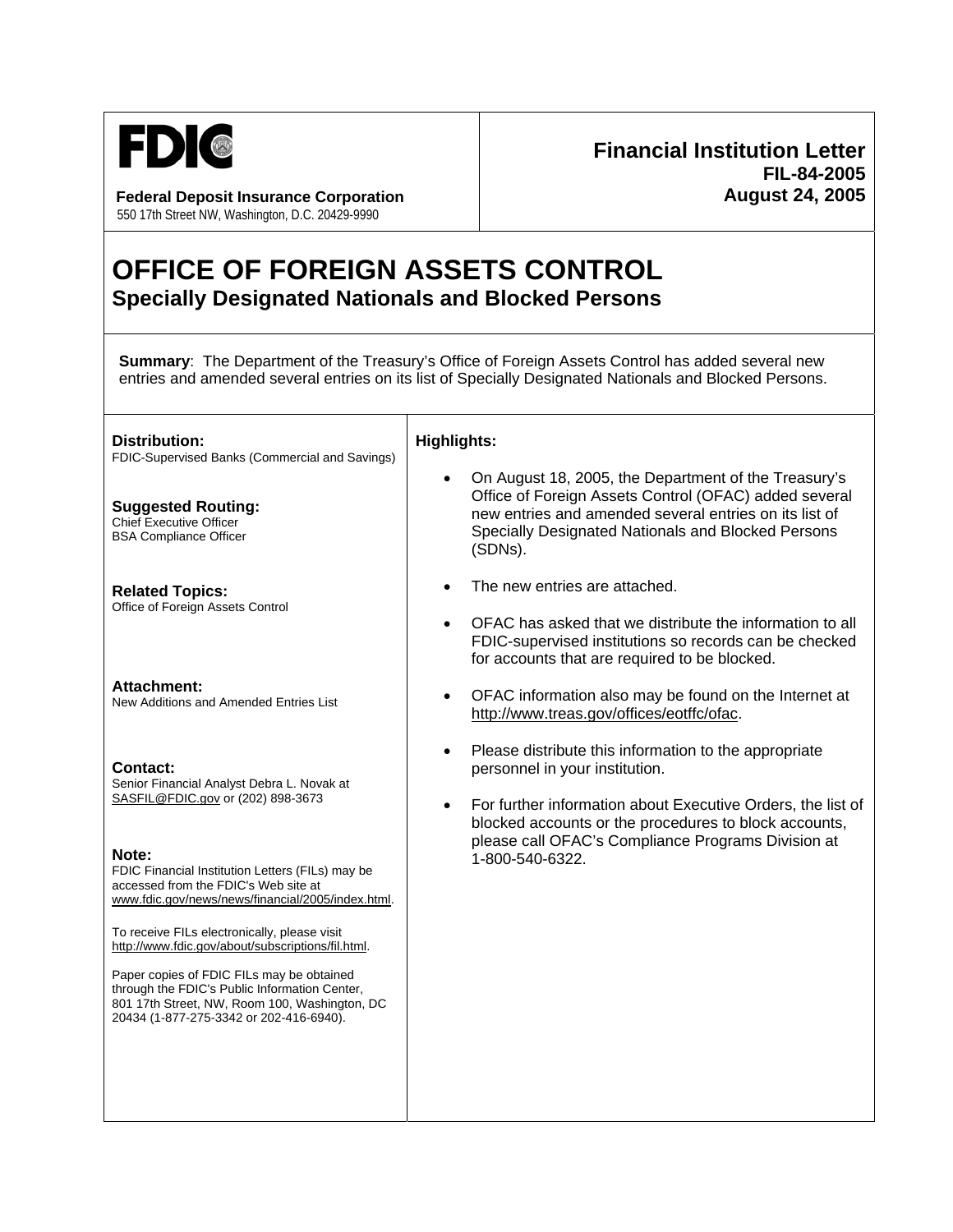#### **08/18/2005**

The following individuals have been added to OFAC's SDN list:

ALTAMIRANO LOPEZ, Hector, Ave. De los Angeles #5183-4, Fracc. Las Palmas, Tijuana, Baja California, Mexico; c/o KONTROLES ELECTRONICOS DE BAJA CALIFORNIA, S.A. DE C.V., Ave. Azueta 11750, Col. Libertad, Tijuana, Baja California CP 22400, Mexico; DOB 18 Feb 1975; POB Baja California, Mexico; C.U.R.P. AALH750218HBCLPC02 (Mexico) (individual) [SDNTK]

ARREOLA GOMEZ, Guadalupe Armando, Mexico; DOB 25 Sept 1956; POB Saucillo, Chihuahua, Mexico; citizen Mexico; nationality Mexico (individual) [BPI-SDNTK]

ARRIOLA LUNA, Oscar Ignacio (a.k.a. ARREOLA LUNA, Oscar Ignacio), Mexico; DOB 06 Apr 1994; POB Chihuahua, Chihuahua, Mexico; citizen Mexico; nationality Mexico (individual) [BPI-SDNTK]

ARRIOLA LUNA, Paola (a.k.a. ARREOLA LUNA, Paola), Mexico; DOB 26 Jan 1986; POB Chihuahua, Chihuahua, Mexico; citizen Mexico; nationality Mexico; C.U.R.P. AILP860126MCHRNL06 (Mexico) (individual) [BPI-SDNTK]

ARRIOLA MARQUEZ, Edgar Fernando (a.k.a. ARREOLA MARQUEZ, Edgar), c/o AUTO EXPRESS DORADOS S.A. DE C.V., Saucillo, Mexico; c/o GASOLINERAS SAN FERNANDO S.A. DE C.V., Saucillo, Mexico; 5th & Mina No. 10, Saucillo, Chihuahua, Mexico; DOB 23 Nov 1973; POB Delicias, Chihuahua, Mexico; citizen Mexico; nationality Mexico; R.F.C. AIME-731123-115 (Mexico) (individual) [SDNTK]

ARRIOLA MARQUEZ, Luis Raul (a.k.a. ARREOLA MARQUEZ, Luis Raul), c/o AUTO EXPRESS DORADOS S.A. DE C.V., Saucillo, Mexico; c/o INMOBILIARIA EL PRESON S.A. DE C.V., Chihuahua, Mexico; c/o CHIHUAHUA FOODS S.A. DE C.V., Cuauhtemoc, Mexico; c/o INDIO VITORIO S. DE P.R. DE R.L. DE C.V., Saucillo, Mexico; Avenida Octava No. 72, Saucillo, Chihuahua, Mexico; Calle Sierra San Diego No. 2502, Fraccionamiento Santa Fe Chihuahua, Chihuahua, Mexico; DOB 09 May 1971; POB Saucillo, Chihuahua, Mexico; citizen Mexico; nationality Mexico; C.U.R.P. AIML710509HCHRRS09 (Mexico); alt. C.U.R.P. AEML710509HCHRRS07 (Mexico); R.F.C. AIML-710509-V89 (Mexico); alt. R.F.C. AEML-710509-Q27 (Mexico) (individual) [SDNTK]

CARRASCO MIRANDA, Willebaldo, Mexico; DOB 06 Oct 1958; POB Chihuahua, Chihuahua, Mexico; citizen Mexico; nationality Mexico; C.U.R.P. CAMW581006HCHRRL00 (Mexico) (individual) [BPI-SDNTK]

CARRERA YLLADES, Marisela (a.k.a. CARRERA ILLADES, Marisela), c/o CAMBIOS PALMILLA S.A. DE C.V., Hidalgo del Parral, Mexico; Calle Decima No. 14, Hidalgo del Parral, Chihuahua, Mexico; DOB 02 Feb 1968; POB Hidalgo del Parral, Chihuahua, Mexico; citizen Mexico; nationality Mexico; C.U.R.P. CAYM680202MCHRLR06 (Mexico); alt. C.U.R.P. CAIM680202MCHRLR08 (Mexico); R.F.C. CATM-680202-T88 (Mexico) (individual) [SDNTK]

FLORES MONROY, Julio Cesar (a.k.a. FLORES, Julio C.), C. Azteca 0, Col. Azteca, Tijuana, Baja California CP 22000, Mexico; Calle Granito No. 2025, Seccion El Dorado, Fraccionamiento Playas de Tijuana, Tijuana, Baja California, Mexico; Calle Granito No. 602, Seccion El Dorado, Fraccionamiento Playas de Tijuana, Tijuana, Baja California, Mexico; c/o KONTROLES ELECTRONICOS DE BAJA CALIFORNIA, S.A. DE C.V., Ave. Azueta 11750, Col. Libertad, Tijuana, Baja California CP 22400, Mexico; c/o ACCESOS ELECTRONICOS, S.A. DE C.V., Calle David Alfaro Siqueiros 2789 #201, Col. Zona Rio, Tijuana, Baja California, Mexico; DOB 13 Jul 1944; POB Guadalajara, Jalisco, Mexico; Immigration No. A07268659 (United States) (individual) [SDNTK]

HERNANDEZ MORENO, Arturo, c/o DEL NORTES CARNES FINAS SAN IGNACIO S.A. DE C.V., Chihuahua, Mexico; c/o INMOBILIARIA EL ESCORPION DEL NORTE S.A. DE C.V., Chihuahua, Mexico; c/o INMOBILIARIA EL PRESON S.A. DE C.V., Chihuahua, Mexico; Calle 16 No. 4016, Chihuahua, Chihuahua, Mexico; DOB 27 Nov 1962; POB Hidalgo Del Parral, Chihuaua, Mexico; citizen Mexico; nationality Mexico; R.F.C. HEMA-621127 (Mexico) (individual) [SDNTK]

LICON MUNOZ, Jorge Arturo, Mexico; DOB 17 May 1974; citizen Mexico; nationality Mexico; Immigration No. A7800002 Border Crossing (United States) (individual) [BPI-SDNTK]

LOPEZ POBLANO, Beatriz Raquel (a.k.a. LOPEZ POBLANO DE ARRIOLA, Beatriz Raquel; a.k.a. LOPEZ PORTILLO, Beatriz Raquel), c/o CHIHUAHUA FOODS S.A. DE C.V., Cuauhtemoc, Mexico; c/o INDIO VITORIO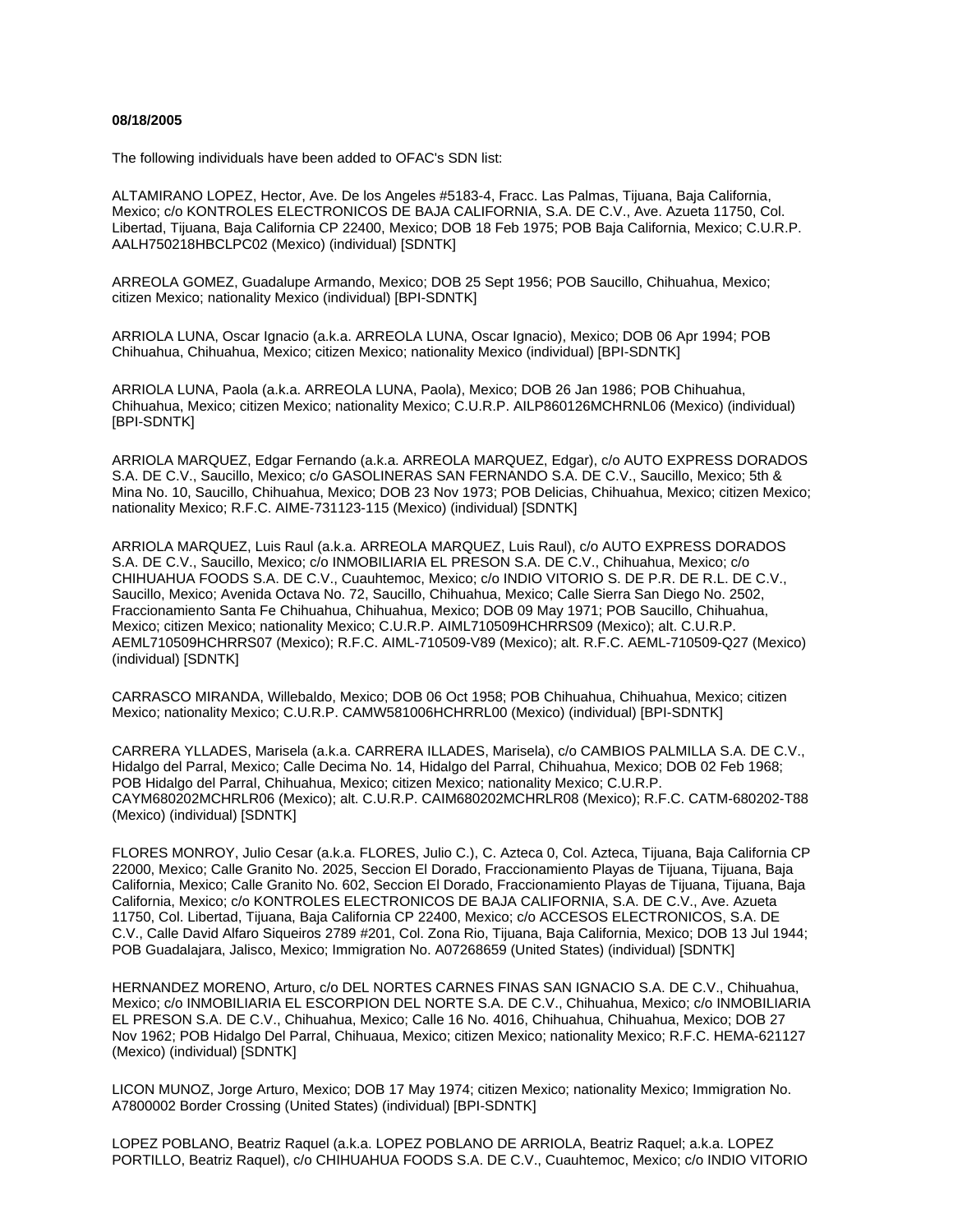S. DE P.R. DE R.L. DE C.V., Saucillo, Mexico; c/o INMOBILIARIA EL PRESON S.A. DE C.V., Chihuahua, Mexico; Calle Sierra San Diego No. 2502, Chihuahua, Chihuahua, Mexico; DOB 11 Apr 1968; alt. DOB 11 Apr 1971; POB Delicias, Chihuahua, Mexico; citizen Mexico; nationality Mexico (individual) [SDNTK]

LUNA RIVERA, Guadalupe Rocio (a.k.a. LUNA DE ARREOLA, Guadalupe Rocio; a.k.a. LUNA DE ARRIOLA, Guadalupe Rocio), Mexico; DOB 22 Sep 1970; POB Chihuahua, Chihuahua, Mexico; citizen Mexico; nationality Mexico (individual) [BPI-SDNTK]

MARTINEZ CASAS, Carlos Mario, c/o GASOLINERAS SAN FERNANDO S.A. DE C.V., Saucillo, Mexico; c/o INDIO VITORIO S. DE P.R. DE R.L. DE C.V., Saucillo, Mexico; Mexico; DOB 23 Apr 1969; citizen Mexico; nationality Mexico; C.U.R.P. MACC690423HCHRSR08 (Mexico); R.F.C. MACC-690423-D78 (Mexico) (individual) [SDNTK]

MELGOZA TORRES, Martin, c/o FARMACIA VIDA SUPREMA, S.A. DE C.V., Boulevard Agua Caliente 1381, Revolucion, Tijuana, Baja California Norte 22400, Mexico; Paseo Coronado No. 964, Fraccionamiento El Mirador, Tijuana, Baja California, Mexico; DOB 11 Nov 1946; POB Villa de Alvarez, Colima, Mexico; Credencial electoral 073855815496 (Mexico); R.F.C. METM-46111-BF4 (Mexico) (individual) [SDNTK]

PEREZ CASTANO, Mario Alberto, c/o CAMBIOS PALMILLA S.A. DE C.V., Hidalgo del Parral, Mexico; Calle Decima No. 14, Hidalgo del Parral, Chihuahua, Mexico; DOB 25 Jun 1966; POB Hidalgo del Parral, Chihuahua, Mexico; citizen Mexico; nationality Mexico; C.U.R.P. PECM660625HCHRSR07 (Mexico); R.F.C. PECM-660625- FN5 (Mexico) (individual) [SDNTK]

SOTO GIL, Yolanda Esthela, Padre Mayorga No. 106, Fraccionamiento Las Californias, Tijuana, Baja California, Mexico; c/o DISTRIBUIDORA IMPERIAL DE BAJA CALIFORNIA, S.A. DE C.V., Av. Rio Nazas 1202, Col. Revolucion, Tijuana, Baja California CP 22400, Mexico; c/o FORPRES, S.C., Tijuana, Baja California, Mexico; DOB 5 Aug 1950; POB Tijuana, Baja California, Mexico; C.U.R.P. SOGY500805MBCTLL15 (Mexico) (individual) [SDNTK]

TAPIA ORTEGA, Abigail (a.k.a. TAPIA ORTEGA DE ARRIOLA, Abigail), c/o GASOLINERAS SAN FERNANDO S.A. DE C.V., Saucillo, Mexico; Avenida Novena No. 47, Saucillo, Chihuahua, Mexico; DOB 23 Sep 1974; POB Mexico City, Mexico; citizen Mexico; nationality Mexico (individual) [SDNTK]

The following entities have been added to OFAC's SDN list:

AUTO EXPRESS DORADOS S.A. DE C.V., Panamericana 110 Colonia Altavista, Saucillo, Chihuahua C.P. 33620, Mexico; Avenida Cristobal Colon, Saucillo, Chihuahua, Mexico [SDNTK]

CAMBIOS PALMILLA S.A. DE C.V., Calle Francisco Moreno S/N, Hidalgo del Parral, Chihuahua 33800, Mexico; Calle Maclovio Herrera 97A, Hidalgo del Parral, Chihuahua 33800, Mexico; Avenida Ortiz Mena 34A, Hidalgo del Parral, Chihuahua 33800, Mexico; Carretera Santa Barbara KM 3, Colonia Almancena, Hidalgo del Parral, Chihuahua 33800, Mexico [SDNTK]

CHIHUAHUA FOODS S.A. DE C.V., Cuauhtemoc, Chihuahua, Mexico [SDNTK]

COMERCIALIZADORA AMIA, S.A. DE C.V., Avenida Juan Sarabia, Calle 8106, Zona Central, Tijuana, Baja California CP 22000, Mexico; R.F.C. CAM-940526-8H9 (Mexico) [SDNTK]

CORRALES SAN IGNACIO S.P.R. DE R.L. DE C.V., Domicilio en Ejido Ancon de Carros, Saucillo, Chihuahua, Mexico; R.F.C. CSI-000516-2U3 (Mexico) [SDNTK]

DEL NORTES CARNES FINAS SAN IGNACIO S.A. DE C.V., Chihuahua, Chihuahua, Mexico [SDNTK]

GASOLINERAS SAN FERNANDO S.A. DE C.V., Avenida 3A y Calle Mina, Colonia Centro, Saucillo, Chihuahua, Mexico; Ciudad Camargo, Chihuahua, Mexico [SDNTK]

INDIO VITORIO S. DE P.R. DE R.L. DE C.V., Saucillo, Chihuahua, Mexico; R.F.C. IVI-030311-1L6 (Mexico) [SDNTK]

INMOBILIARIA EL ESCORPION DEL NORTE S.A. DE C.V., Chihuahua, Chihuahua, Mexico [SDNTK]